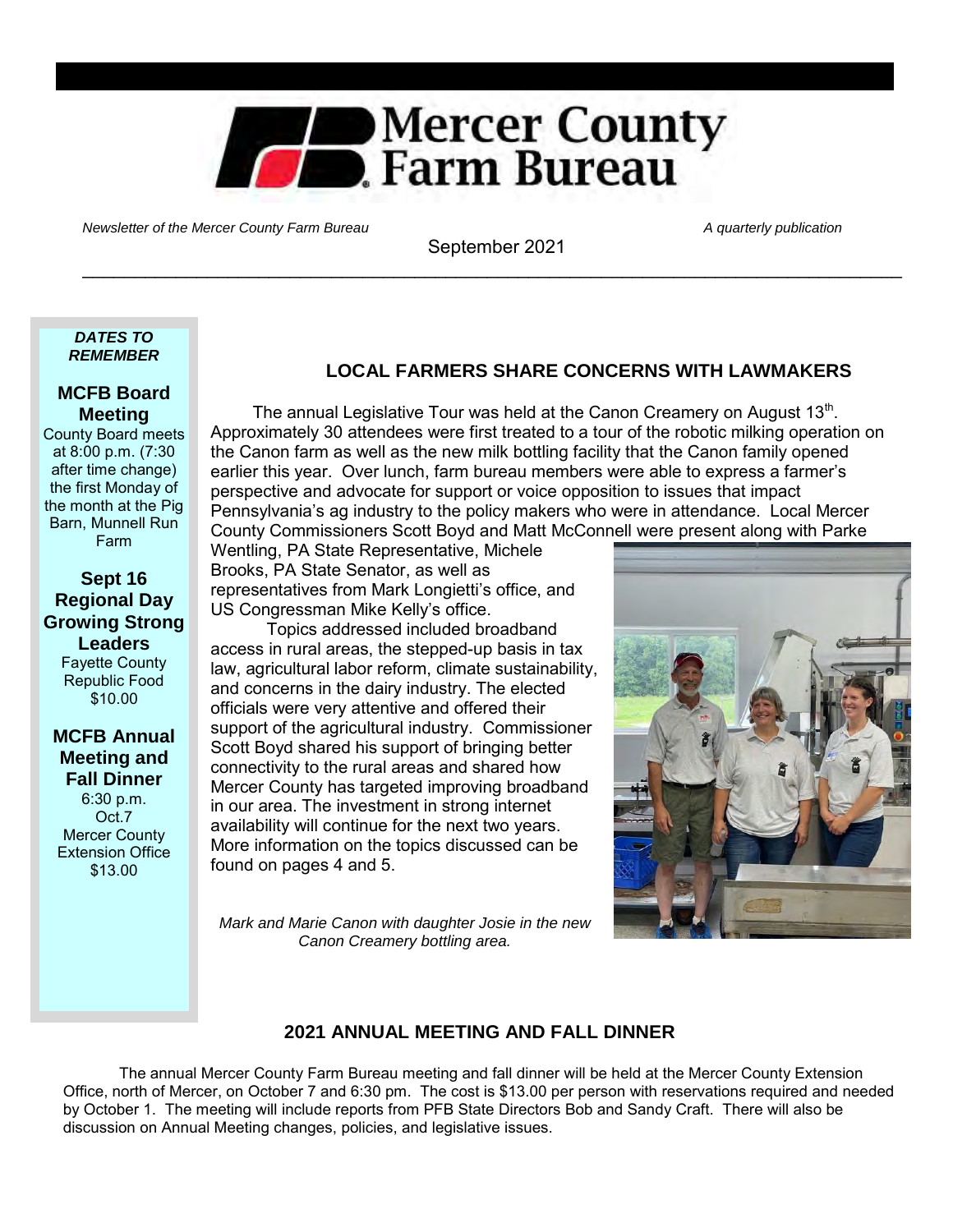# **PENNSYLVANIA FARM BUREAU DUES INCREASE EXPLAINED**

### **MCFB DIRECTORS**

ROBERT CRAFT 716-499-2381 [craft5@windstream.net](mailto:craft5@windstream.net) **President** 

STEVE PAXTON 724-992-8718; 814-786- 9752 [paxtonll.llp@gmail.com](mailto:paxtonll@yahoo.com) Vice president

ANDREW SPENCER 724-962-2620 [aspencer7810@gmail.com](mailto:aspencer7810@gmail.com) Vice president

LANA MOZES 724-588-9480; 724-456- 3538 [l\\_mozes@hotmail.com](mailto:l_mozes@hotmail.com) **Secretary** 

SAM HUFF 724-699-3609 [Sam@easthillfarm.farm](mailto:Sam@easthillfarm.farm) **Treasurer** 

JEANICE FERRIS **BRITVICH** 724-948-2973 [jeanice@ferrisfarm.net](mailto:jeanice@ferrisfarm.net)

WILLIAM CANNON 724-962-7250; 724-699- 3775 [easthill@easthillfarm.farm](mailto:easthill@easthillfarm.farm)

MARK CANON 724-734-9611 [markrcanon@gmail.com](mailto:markrcanon@gmail.com)

CAROL HORNE 724-588-6152 [clhorne5@gmail.com](mailto:clhorne5@gmail.com) Women's Leadership

LARRY MOOSE 724-533-4376 [lmooseacres@gmail.com](mailto:lmooseacres@gmail.com) Membership chair

**STATE BOARD MEMBER** ROBERT CRAFT 716-499-2381 [craft5@windstream.net](mailto:craft5@windstream.net)

**REGIONAL ORGANIZATION DIRECTOR** AL WEBER 412-897-6991 [aweber@pfb.com](mailto:clensminger@pfb.com)

In 1987, President Ronald Reagan implored USSR leader Mr. Gorbachev to "tear down this wall" in reference to the Berlin Wall. The Minnesota Twins, Penn State Nittany Lions, Los Angeles Lakers, and New York Giants all won championships. Those were headlines from thirty-four years ago – the same year that saw the last dues increase in PFB membership dues.

The increase was a necessary move as PFB has lost non-agricultural members who joined in order to receive a discount on Nationwide insurance. This discount is no longer available to non-agricultural members, as rules set by the Pennsylvania Insurance Commission, online insurance purchasing, lawsuits, and changes in the industry, led to the ending of this discount. This resulted in non-agricultural members not renewing their memberships in PFB. Prior to 2017, an increase in dues was not needed due to the rapid growth in membership. At this time, it has become necessary to raise the dues. It is hoped that the increase will stall the need for any type of fundraising. At the state level, PFB has trimmed their budget by reducing 11 employees over the past year.

Your dues go to PFB, the American Farm Bureau Federation and cover the cost of regular publications mailed to all voting members. The decision to raise dues was made at the 2021 Board of Directors meeting that had the proper quorum of voting members in attendance.

### **MEMBERSHIP GOAL**

Mercer County Farm Bureau membership is 348 members. At this time, the goal has not been reached, but we are very close at 345 members. Combined membership from Mercer, Beaver, Lawrence, Washington, Greene, Fayette, Westmoreland, and Butler Counties stands at 5,401 voting members. Voting members can take advantage of the Nationwide 10% discount. . The newsletter contains a page outlining member benefits and you can also find member benefits at pfb.com Probably most important is the voice you gain for someone to advocate for farm friend policies and regulations. If you know of anyone who may be interested or benefit from membership, please contact Larry Moose

# **BACK TO SCHOOL**

When students return to school this fall, one class in each of the Mercer, West Middlesex, and Greenville School Districts will be able to dig in and learn about agriculture as they receive an Ag Awareness Crate. Three crates are available for educating students on pork, pumpkins, or soybeans. Crate sponsorship costs \$150 and the MCFB sponsored crates for the fourth grade Mercer Elementary classroom. For more information on the educational crates, contact Sandy Craft.

### **GROWING STRONG LEADERS**

This year's Regional Day will be held in Fayette County at Republic Food in Republic, PA. The cost is \$10. Attendees will be able to tour the Republic Food facility, learn about diversified farming from speaker Amanda Bolin, create a glass etching craft and hear about ag grant writing. It will be a very beneficial day. The program was put together by the Mercer County Women's Leadership Committee. Please contact Sandy Craft for more information at (814) 715-4244 or smvcraft5@gmail.com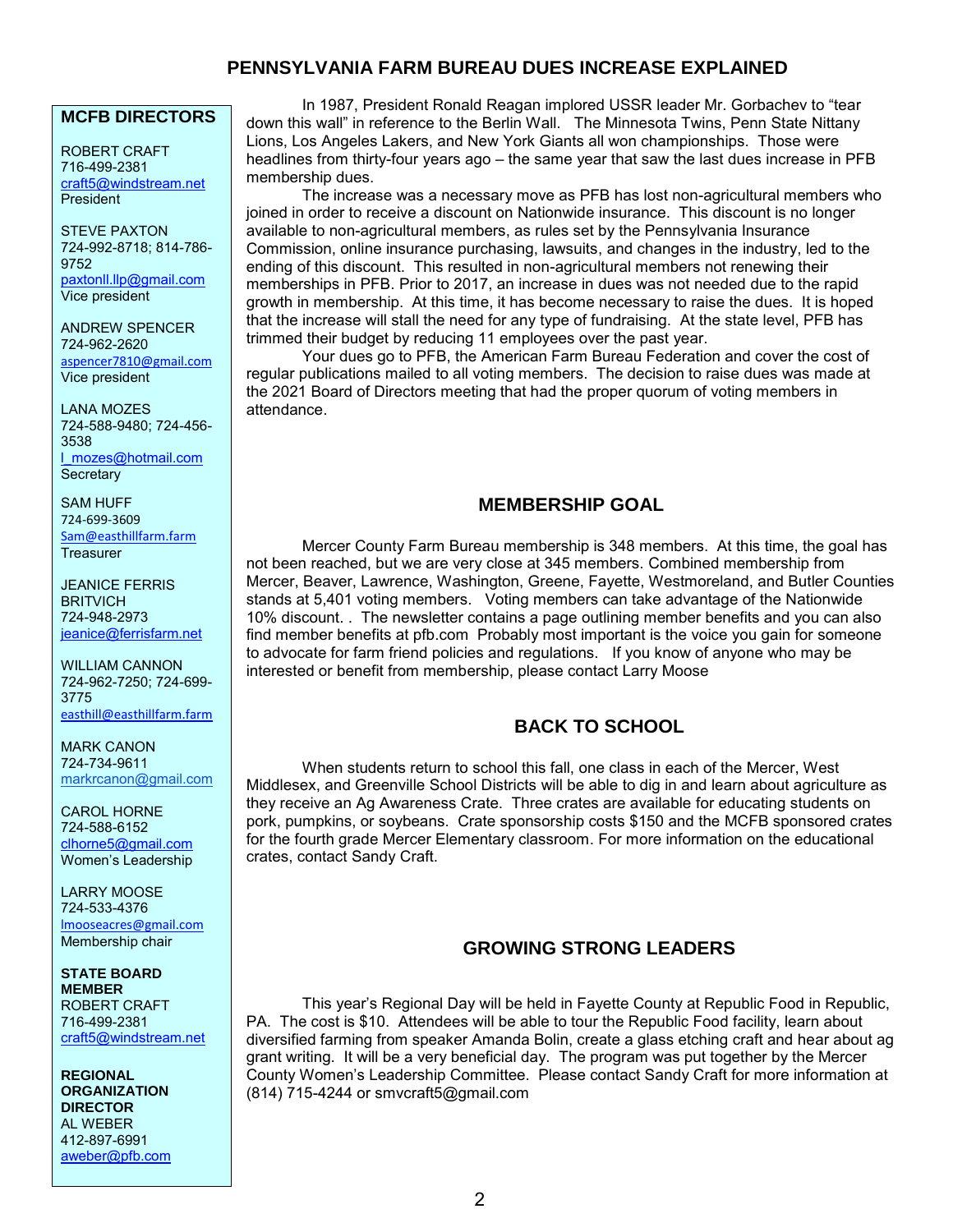# **MOOOOVING ON TO NEW ADVENTURES**



 After decades of working tirelessly for the promotion of agriculture, Carol Ann Gregg has put her pen down. Writing for numerous publications, including the MCFB Newsletter, Carol Ann graduated from Slippery Rock University in 1963 with a degree in education. Carol Ann married George Gregg in 1963 and began life on their farm in Liberty Township where they raised their two sons. Between motherhood and working on the farm, Carol began writing articles about farming. Carol Ann has shared with the public innovative practices in agriculture through her writing as well as implementing new ideas with her husband on their farm prior to selling their herd of dairy cattle in 1994. Carol Ann was the recipient of the 2019 Outstanding Woman in Agriculture Award for her many fine contributions to the field. Thank you for your ongoing efforts to educate the public and promote agriculture over the past five decades. Job well done! Enjoy your well-deserved time off to do as you please!

*Allied News Photo* 

### **FALL HARVEST**

A Farm Futures survey conducted in August is predicting 178.7 bushels per acres for corn yields and 51.3 bushels per acre for soybean yields. This is slightly off from the USDA's projection of 179.5 bpa for corn and 50.8 bpa for beans. Regardless of what your yield may be, slow down and be safe! A July 20, 2021 article by Chris Bennett in *Farm Journal*, *Ag Web* recounts the story of 72 year old farmer Alabama Carl Lucas as he was pulled into a PTO shaft by his shirttail. He was swung around the PTO three times which took off all of his clothes except his work boots and underwear. His injuries included a severed arm, a severed artery behind his left knee, a broken tibia, a broken fibula, a broken right ankle, multiple fractured vertebrate, fractured ribs, blood clot in neck, severe concussion, and massive blood loss. His survival is credited to the actions of his co-workers.

He is back to farming again and wants to share his story so that others will *not* have a story to tell.

### **Contact information for our national and state legislators:**

#### **U.S. Senator Bob Casey**

17 South Park Row, Suite B-150 Erie, PA 16501 Phone: 814-874-5080

#### **U.S. Senator Pat Toomey**

United States Federal Building 17 South Park Row, Suite B-120 Erie, PA 16501 Phone: 814-453-3010

#### **Congressman Mike Kelly**

33 Chestnut Avenue Sharon, PA 16146 Phone: (724) 342-7170 [www.Kelly.house.gov](http://www.kelly.house.gov/) 

#### **State Senator Michele Brooks**

100 Hadley Road Suite 9 Greenville, PA 16125 (724) 588-8911 [mbrooks@pasen.gov](mailto:mbrooks@pasen.gov)

# **State Representative Mark**

**Longietti**  2213 Shenango Valley Freeway, Unit 2-E Hermitage, PA 16148 Phone: [724-981-4655](tel:7249814655) [mlongiet@pahouse.net](mailto:mlongiet@pahouse.net)

**State Representative Timothy Bonner**  234 West Pine St. Grove City, PA 16127 724-458-4911 [tbonner@pahousegop.com](mailto:tbonner@pahousegop.com) 

**State Representative Parke Wentling**  395 High St. P.O. Box 17 Conneaut Lake, PA 16316 Phone: 814-382-7200 [pwentling@pahousegop.com](mailto:pwentling@pahousegop.com)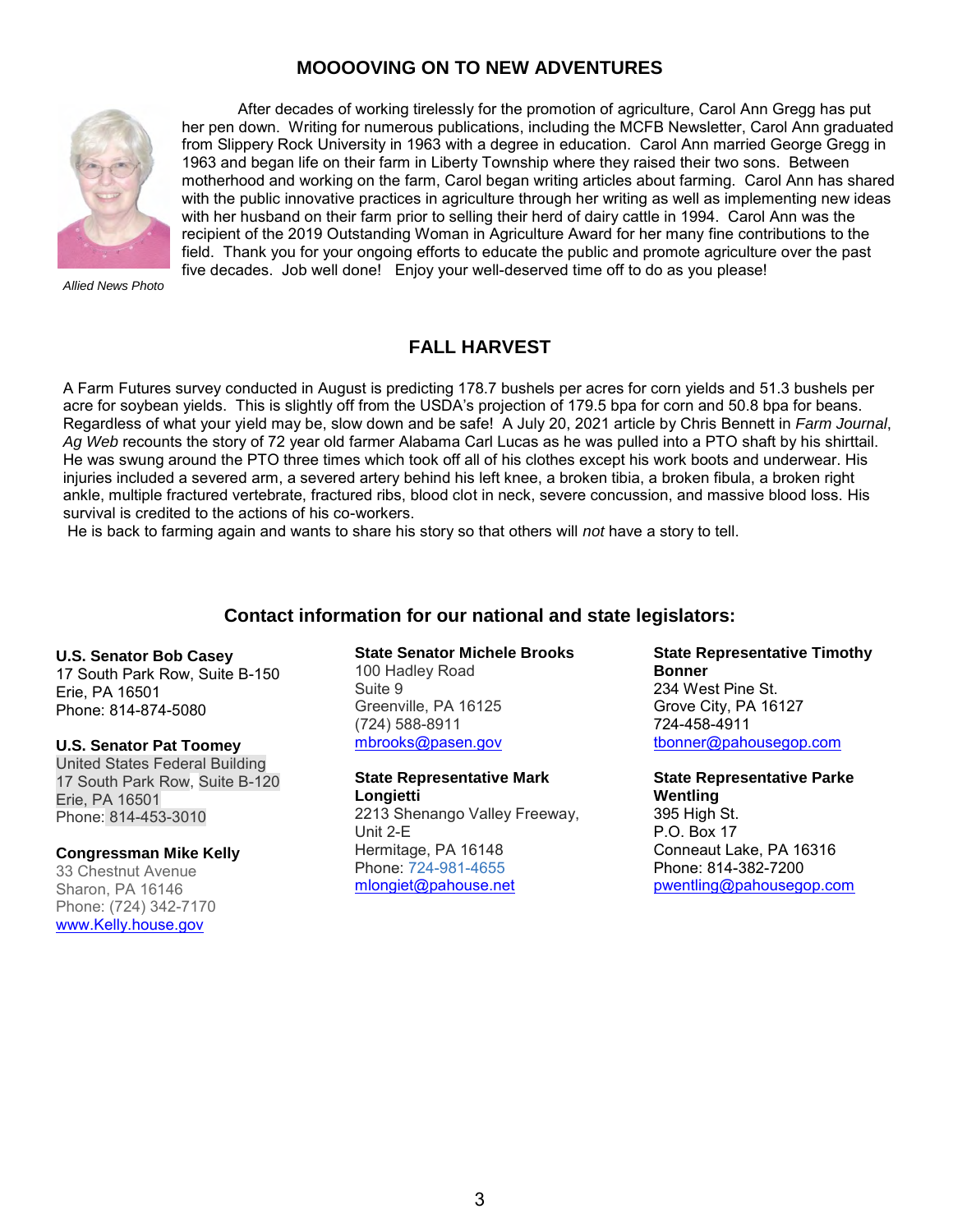### **LEGISLATIVE TOUR TOPICS**

The topics discussed with lawmakers at the 2021 legislative tour, as well as PFB's official stance on the issue are shared below.

#### **Stepped-Up Basis**

 The stepped-up basis is a tax provision that prevents capital gains taxes from being assessed when assets are transferred at death to an heir. Capital gains taxes are only assessed on the amount the asset appreciates during the time they own it and if/when the asset is sold. This would make an unfair burden on farms which would result in needing to sell the farm or a portion of it to pay the taxes. Take into consideration that since 1997 cropland value has increased by 168 percent which would equal \$890 capital gains tax *per acre!* 

Farm Bureau opposes any measure that would repeal stepped-up basis, collect capital gains tax at death, or increase capital gains taxes. Since the FB Call to action, 18,000 people have made their voices heard and shared their opposition to this measure. There are lawmakers from both parties who oppose!

#### **Agricultural Labor Reform**

 Agriculture in the United States faces a critical shortage of workers every year. The requirements of a job in agriculture are unattractive to citizens. A workforce to assist in farm work is necessary to compete in the foreign markets and to spur the US economy. Since 1986, the Immigration Reform and Control Act has made it illegal for employers to hire individuals not authorized in the US. Employers must use the Immigration and Naturalization Service Form I-9. Employers are not permitted to question the authenticity of the document which has led to fraudulent applications. If you question the document, you can be sued by the applicant and by the Department of Justice.

 In order to maintain an agricultural work force, Pennsylvania Farm Bureau supports reform through legislation if it includes an uncapped Agricultural Worker Visa Program (AWP) that is flexible to provide for the differing needs of farmers, as well as a fair, economic wage structure for workers. Additionally, PFB supports an adjustment of status for experienced but unauthorized agricultural worker and their spouses and children who currently live in the U.S.

#### **Broadband**

 Currently 25 percent of U.S. farms have no access to the internet with approximately 18 percent of rural citizens lack access to internet service or only have low speed options.

 Farm Bureau supports H.R. 3369 the *Broadband for Rural Act* and S. 1659 and H.R. 3193 the *Eliminating Barriers to Rural Internet Development Grant Eligibility.* These resolutions provide investment in USDA rural areas that are most underserved as well as removing obstacles that can delay rural broadband. The Farm Bureau also supports the continuation of Universal Service Fund to maintain affordable communication services in rural areas, additional funding for Rural Utilities Service to address the need for high-speed connectivity, and using a combination of tax incentives, grants, or regulations to increase internet access in rural areas.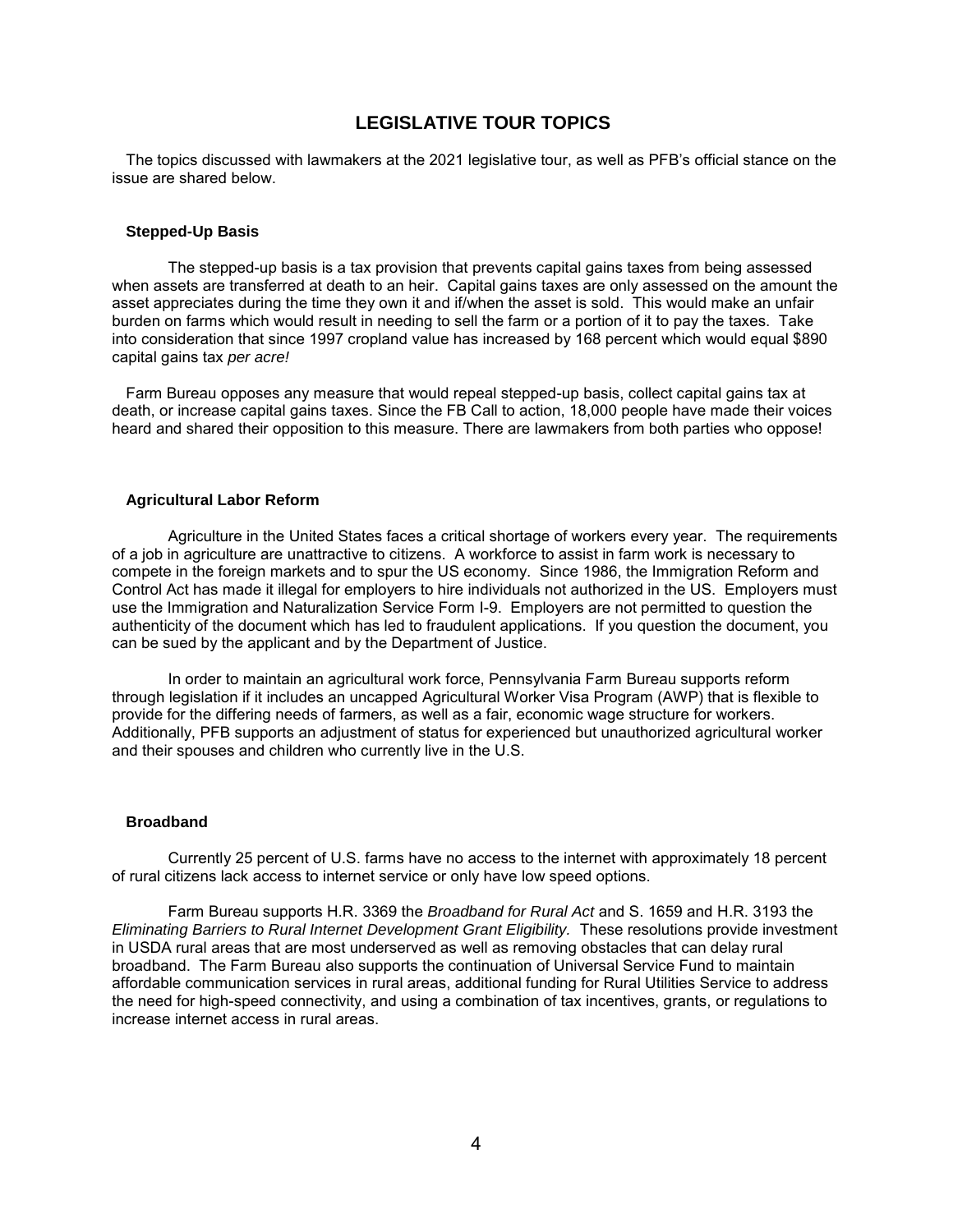#### **Climate and Sustainability**

 Farmers are doing their fair share of climate-smart farming by protecting land, air, and water. Farmers are producing more food than ever before while using less water, conserving more soil and improving biodiversity. Less than 10% of all greenhouse emissions come from agriculture. By combining agriculture, land use, and forestry, there is a net loss for carbon emissions. Livestock production is more efficient and produces less greenhouse gas than in previous years and accounts for only 3.3% of emissions.

 Farm Bureau supports legislation that provides tools and assistance for farmers to maximize carbon sequestration and the reduction of other greenhouse gas as well as assist in the development of private sector greenhouse gas markets. Additionally Farm Bureau supports providing incentives for farmers to prioritize and incorporate sustainability and green practices while protecting farmers' ability to operate. Farm Bureau would like to see H.R. 2820 the *Growing Climate Solutions Act* be supported.

#### **Dairy**

The volatility of markets for milk, the pandemic, declining milk prices, and worldwide increased milk production have led to a huge decline in dairy operations with Pennsylvania having the highest losses of all of the Northeast states. In 2018, 370 dairies were lost followed by 470 in 2019 and 300 in 2020. Farm Bureau member Steve Paxton shared that when a local veterinarian opened his practice nearly four decades ago, he served 380 clients. That number has fallen to 8 dairy farmers. Farm Bureau is concerned about the imbalance in pricing and pooling of milk which has cost farmers hundreds of millions of dollars. The Federal Milk Marketing Order needs to be modernized.

 Farm Bureau requests support for Modified Bloc Voting as a first step toward Federal Milk Marketing Order Reform, prohibiting the misleading labeling of nut and plant-based food products as "milk", H.R. 818 *Giving Increased Variety of Ensure Milk into the Lives of Kids Act* and H.R. 1861 the *Whole Milk for Healthy Kids Act of 2021* 

# **CARBON COST**

How much is that doggie in the window, may have been a popular question in the  $20<sup>th</sup>$  century, but in the 21st century, the new question is how much is a ton of Carbon? An article in *Scientific America* by [Jean](https://www.scientificamerican.com/author/jean-chemnick/)  [Chemnick,](https://www.scientificamerican.com/author/jean-chemnick/) [E&E News](https://www.scientificamerican.com/author/e-e-news/) on March 1, 2021, reports "the Biden administration used the Obama-era formula for a central social cost of carbon for 2020 of \$51 a ton, with methane and nitrous oxide, which both pack a stronger climate punch than CO2, at \$1,500 a ton and \$18,000 a ton in 2020, respectively. These would rise to \$85 a ton for CO2, \$3,100 a ton for methane and \$33,000 for nitrous oxide by 2050 as damage from warming is expected to progress.

These social cost figures replace the \$1-to-\$7-per-ton CO2 values and \$55-per-ton methane value of the Trump administration..."

Expect to hear more about Carbon Markets moving forward. Farmers could benefit from practices in which they already have in place, but farmers are cautioned to do their research before signing a commitment.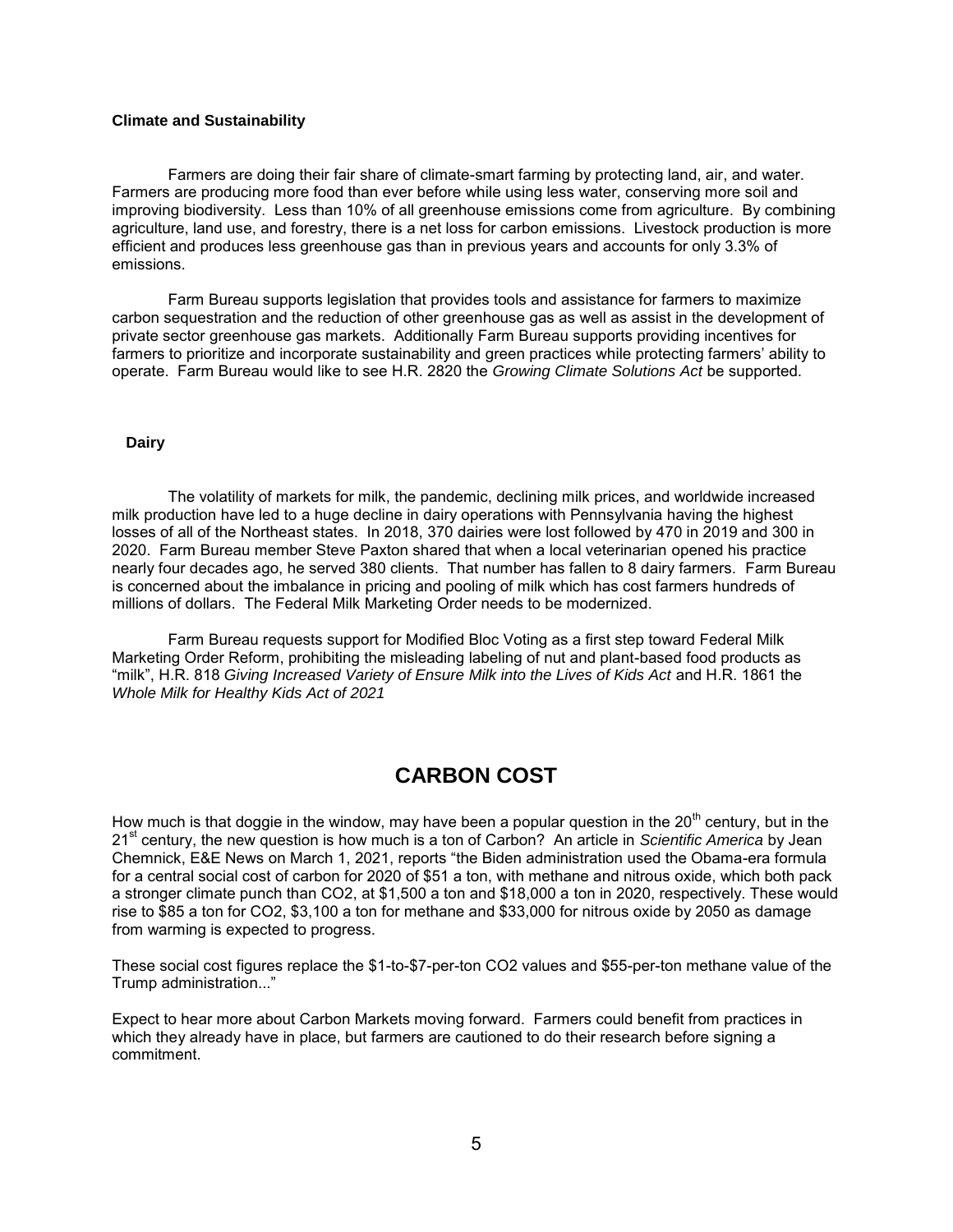## **The Pennsylvania Pumpkin Patch**

 A nice fall drive through the country will undoubtedly reveal a field punctuated with a plethora of orange dots. Upon closer inspection, you will find that those dots are actually squash, or what we commonly call pumpkins, which if you want to take it one additional step, you could say they are gourds. All pumpkins are gourds, but not all gourds are pumpkins! How much do you know about pumpkin production in Pennsylvania? The answers to these questions are based on a survey conducted by



Zippia. They used data from the U.S. Census of Agriculture and was included in an article by Helen Rudoler in *The Daily Pennsylvania* in 2020.

- 1. In terms of pumpkin production, where does the state of Pennsylvania rank?
	- a. 2nd
	- b.  $12^{th}$
	- c.  $28^{th}$

If you guessed, second, you are in the right patch! Illinois comes in at number one.

- 2. How many pumpkin farms are in Pennsylvania?
	- a. 278
	- b. 1,305
	- c. 2,017

Pennsylvania is home to 1,305 pumpkin farms. Illinois higher production of pumpkins comes from less pumpkin farms with only 572 farms.

- 3. Illinois pumpkin acreage totals 17, 399 acres with Pennsylvania farming a distant 6, 871 acres of pumpkins. Which state is in third place with 5,592 dedicated pumpkin acres?
	- a. California
	- b. Michigan
	- c. New York

Our friends to the north, New York holds the third spot.

- 4. Even though Illinois grows more pumpkins that Pennsylvania, the Keystone State makes more money per pound and in 2017. How much did the crop fetch?
	- a. \$1.3 million
	- b. \$13 million
	- c. \$31 million

If you guessed the answer that had a 1 and a 3 in it, specifically the answer 13 million, you are right!

5. True or False A hundred pounds of pumpkins in Pennsylvania is worth \$21, or three times as much as the pumpkins in Illinois because the pumpkins in Pennsylvania are mainly grown for the fall décor market while Illinois grows pumpkins for the canning industry.

The correct response is true.

6. True or false Pumpkin growing is a \$600 million dollar industry.

The correct response is false. Jack-o-lantern pumpkin sales totaled \$600 million dollars. The entire pumpkin crop is a billion dollar industry.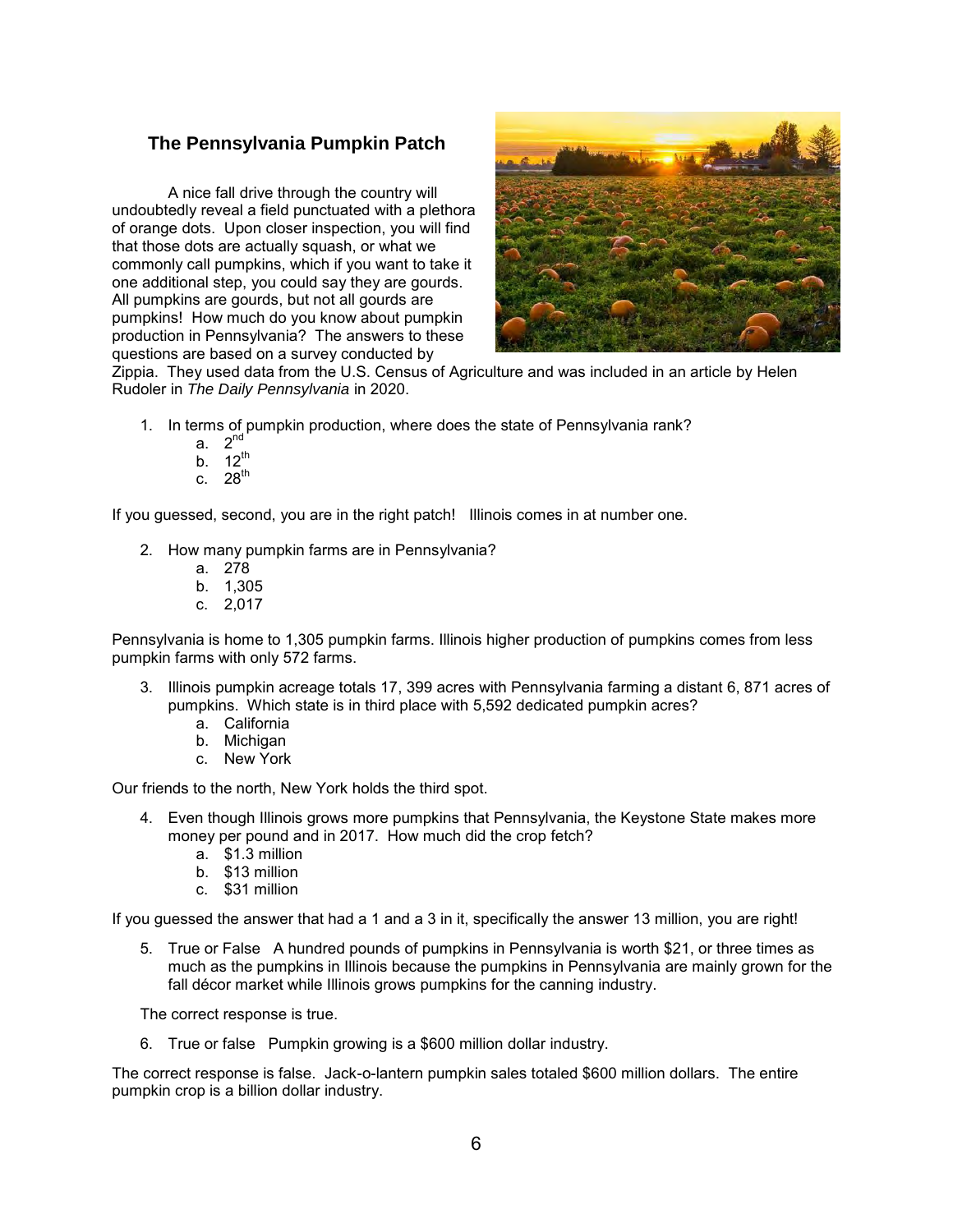

Pennsylvania Farm Bureau knows you work hard for your money and your membership should too. Visit share of \$2.7 million in annual savings

To redeem discounts, ise the required cades, websites, and/or phone numbers found by logging into the<br>Members Only website at www.pfbmembers.org Member Benetits are subject to change<br>Membership Duec Are Non-Retundable without not